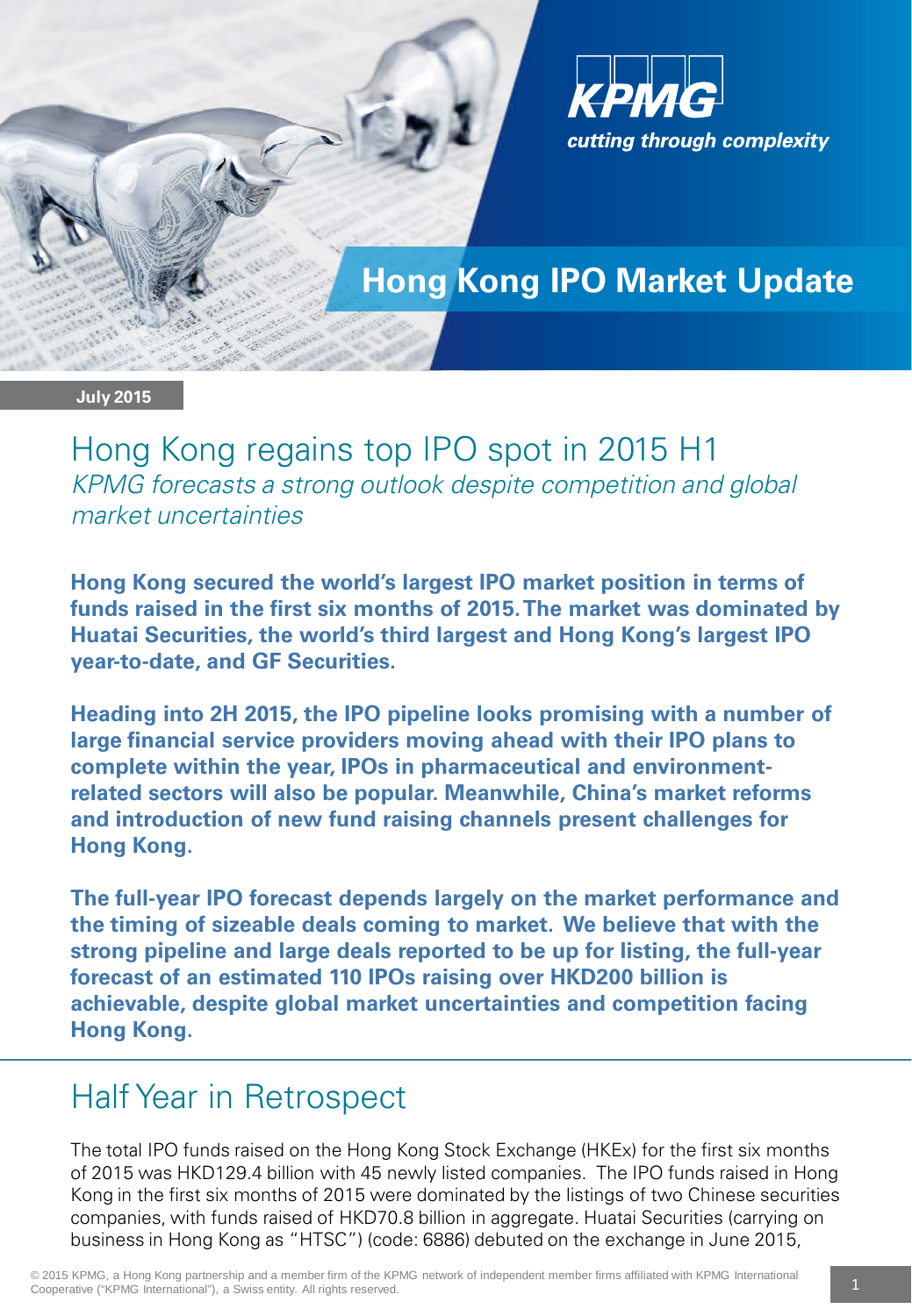raising HKD38.8 billion, and the city moved into No.1 among global exchanges in terms of funds raised. In the first half of 2015, Huatai Securities was the largest IPO in Hong Kong and the world's third largest.

Q1 2015 was slow until HKBN Ltd (code: 1310) was listed in March, raising funds of HKD6.7 billion. This was the second largest listing in Asia at the time. The spotlight soon went to Fuyao Glass (code: 3606) listing on the last day of Q1 2015 with funds raised of HKD8.5 billion. Both IPOs were priced at the top end of the range. The number of companies listed in Q1 2015 was 25 and total funds raised were HKD20.3 billion.

The market boomed in Q2 2015 in terms of total funds raised. Total funds raised in Q2 were HKD109.1 billion, a massive 4.4 times than Q1, which is remarkable given that the number of companies listing in Q2 was 20, a drop from 25 in Q1. The leap is down to the average deal size, which was HKD5.5 billion in Q2, 5.7 times greater than Q1's average of HKD0.8 billion. The rocketing of the average was driven by the year's three biggest IPOs to date: Huatai Securities, GF Securities (code: 1776) and Legend Holdings (code: 3396) raised HKD38.8 billion, HKD32.1 billion and HKD15.2 billion respectively.

The Hong Kong Main Board's price-earning ratio ("P/E ratio") increased from 11.2 times in January 2015 to 11.8 times in June 2015, in line with the movement in the Hang Seng Index over the period. A positive move, but the ratio at end of Q2 2015 was low compared to Shanghai A-share's solid ratio of 21 times and paled next to Shenzhen A-share's 55 times.

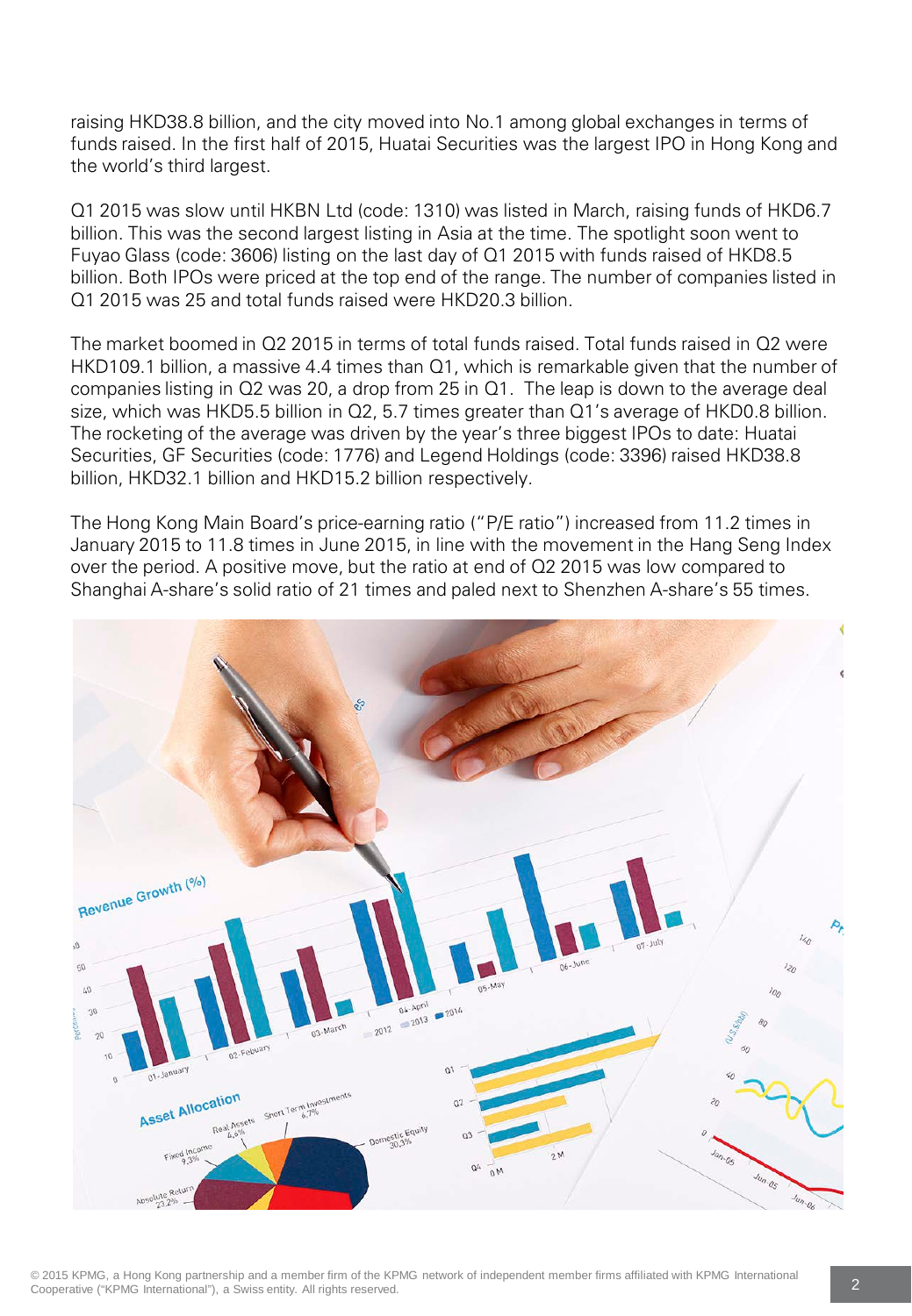



|                                    | Q2 2015 | Q1 2015 | H <sub>1</sub> 2015 | H1 2014 | <b>FY 2014</b> |
|------------------------------------|---------|---------|---------------------|---------|----------------|
| <b>Subscription - Main Board</b>   |         |         |                     |         |                |
| Number of newly listed companies   | 15      | 16      | 31                  | 38      | 90             |
| Number of deals over-subscribed    |         |         |                     |         |                |
| on their retail portion            | 15      | 15      | 30                  | 28      | 71             |
| Average over-subscription rate (a) | 198.3   | 48.1    | 123.2               | 367.1   | 252.8          |
| % of Main Board IPOs priced at:    |         |         |                     |         |                |
| Upper range                        | 47      | 31      | 39                  | 47      | 45             |
| Lower range                        | 13      | 50      | 29                  | 42      | 14             |
| <b>Midpoint</b>                    | 40      | 19      | 32                  | 11      | 41             |

Source: HKEx and KPMG analysis

(a) Average over-subscription rate is calculated by the average of the number of times shares are applied for, over the number of shares offered for companies with over-subscriptions.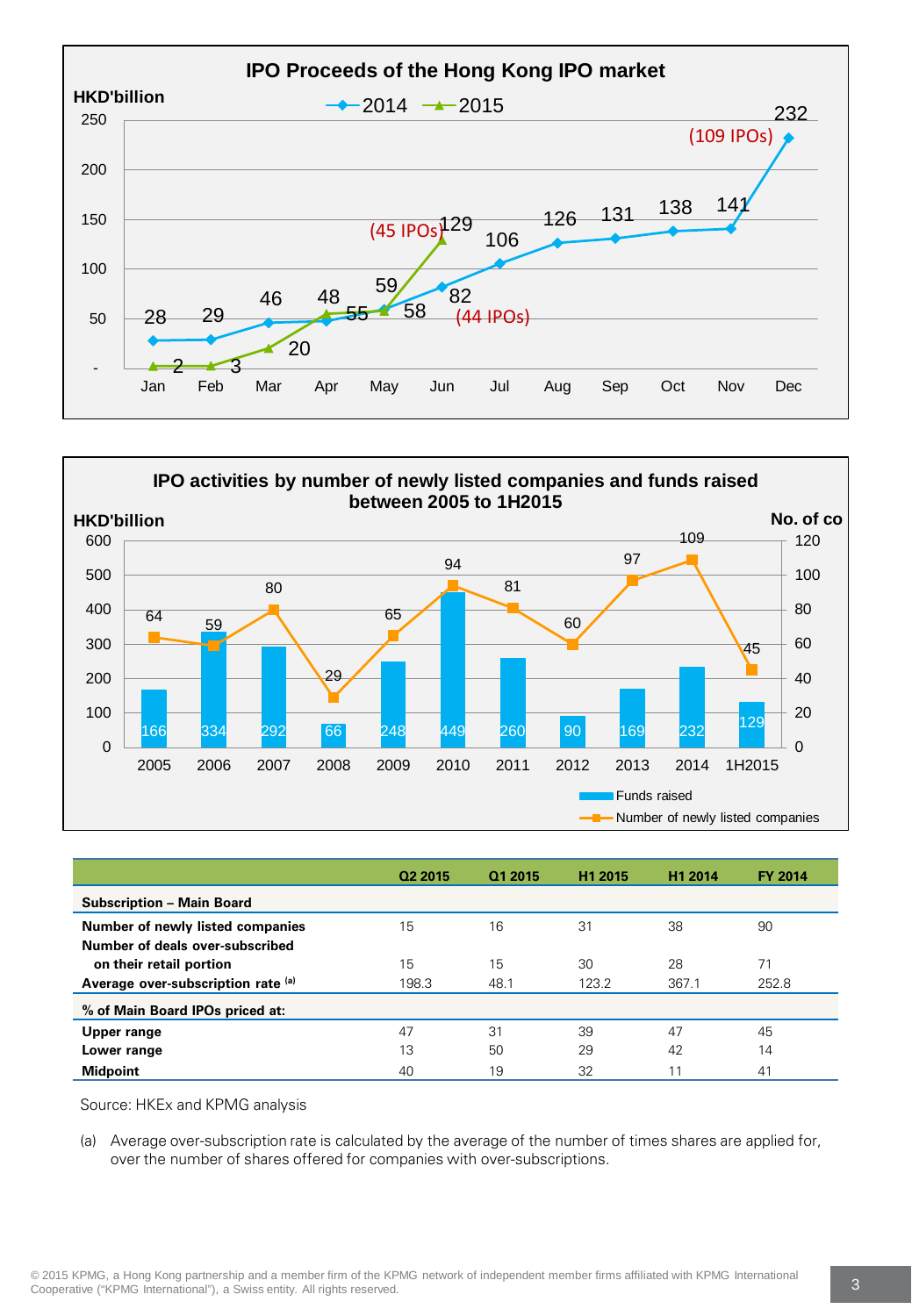|                                               | Q2 2015                          |                                                       |                                                             | Q1 2015                          |                                                       |
|-----------------------------------------------|----------------------------------|-------------------------------------------------------|-------------------------------------------------------------|----------------------------------|-------------------------------------------------------|
| <b>IPO</b><br>eds <sup>(a)</sup> :<br>billion | Number<br>of IPO <sub>s(b)</sub> | Average<br>proceeds<br>per deal<br><b>HKD'billion</b> | <b>IPO</b><br>proceeds <sup>(a)</sup><br><b>HKD'billion</b> | Number of<br>IPOs <sub>(b)</sub> | Average<br>proceeds<br>per deal<br><b>HKD'billion</b> |
|                                               |                                  |                                                       |                                                             |                                  |                                                       |
| 99.6                                          | 5                                | 19.9                                                  | 15.2                                                        | $\overline{2}$                   | 7.6                                                   |
| 6.5                                           | 3                                | 2.2                                                   |                                                             |                                  |                                                       |
| 2.6                                           | 7                                | 0.4                                                   | 4.5                                                         | 14                               | 0.3                                                   |
| 108.7                                         | 15                               | 7.2                                                   | 19.7                                                        | 16                               | 1.2                                                   |
| 0.4                                           | 5                                | 0.1                                                   | 0.6                                                         | 9                                | 0.1                                                   |
| 109.1                                         | 20                               | 5.5                                                   | 20.3                                                        | 25                               | 0.8                                                   |

|                                                                                       | Q2 2015                                              |                                         |                                                | Q1 2015                                              |                                  |                                                |  |
|---------------------------------------------------------------------------------------|------------------------------------------------------|-----------------------------------------|------------------------------------------------|------------------------------------------------------|----------------------------------|------------------------------------------------|--|
|                                                                                       | <b>IPO</b><br>proceeds <sup>(a)</sup><br>HKD'billion | <b>Number</b><br>of IPO <sub>s(b)</sub> | Average<br>proceeds<br>per deal<br>HKD'billion | <b>IPO</b><br>proceeds <sup>(a)</sup><br>HKD'billion | Number of<br>IPOs <sub>(b)</sub> | Average<br>proceeds<br>per deal<br>HKD'billion |  |
| <b>Main Board</b>                                                                     |                                                      |                                         |                                                |                                                      |                                  |                                                |  |
| <b>Above HKD 5 billion</b><br><b>HKD 1 to 5 billion</b><br><b>Below HKD 1 billion</b> | 99.6<br>6.5<br>2.6                                   | 5<br>3<br>7                             | 19.9<br>2.2<br>0.4                             | 15.2<br>4.5                                          | 2<br>14                          | 7.6<br>-<br>0.3                                |  |
|                                                                                       | 108.7                                                | 15                                      | 7.2                                            | 19.7                                                 | 16                               | 1.2                                            |  |
| <b>GEM</b>                                                                            | 0.4                                                  | 5                                       | 0.1                                            | 0.6                                                  | 9                                | 0.1                                            |  |
| <b>Total</b>                                                                          | 109.1                                                | 20                                      | 5.5                                            | 20.3                                                 | 25                               | 0.8                                            |  |

|                            | H1 2015                                                     |                                         |                                                | H1 2014                                              |                                  |                                                |  |
|----------------------------|-------------------------------------------------------------|-----------------------------------------|------------------------------------------------|------------------------------------------------------|----------------------------------|------------------------------------------------|--|
|                            | <b>IPO</b><br>proceeds <sup>(a)</sup><br><b>HKD'billion</b> | <b>Number</b><br>of IPO <sub>s(b)</sub> | Average<br>proceeds<br>per deal<br>HKD'billion | <b>IPO</b><br>proceeds <sup>(a)</sup><br>HKD'billion | Number of<br>IPOs <sub>(b)</sub> | Average<br>proceeds<br>per deal<br>HKD'billion |  |
| <b>Main Board</b>          |                                                             |                                         |                                                |                                                      |                                  |                                                |  |
| <b>Above HKD 5 billion</b> | 114.7                                                       | 7                                       | 16.4                                           | 48.7                                                 | $\overline{4}$                   | 12.2                                           |  |
| HKD 1 to 5 billion         | 6.6                                                         | 3                                       | 2.2                                            | 22.9                                                 | 13                               | 1.8                                            |  |
| <b>Below HKD 1 billion</b> | 7.1                                                         | 21                                      | 0.3                                            | 9.9                                                  | 21                               | 0.5                                            |  |
|                            | 128.4                                                       | 31                                      | 4.1                                            | 81.5                                                 | 38                               | 2.1                                            |  |
| <b>GEM</b>                 | 1.0                                                         | 14                                      | 0.1                                            | 0.6                                                  | 6                                | 0.1                                            |  |
| <b>Total</b>               | 129.4                                                       | 45                                      | 2.9                                            | 82.1                                                 | 44                               | 1.9                                            |  |

|                            | <b>FY2014</b>                                        |                                  |                                    |  |  |
|----------------------------|------------------------------------------------------|----------------------------------|------------------------------------|--|--|
|                            | <b>IPO</b><br>proceeds <sup>(a)</sup><br>HKD'billion | Number of<br>IPOs <sup>(b)</sup> | Average<br>proceeds<br>HKD'billion |  |  |
| <b>Main Board</b>          |                                                      |                                  |                                    |  |  |
| <b>Above HKD 5 billion</b> | 156.9                                                | 10                               | 15.7                               |  |  |
| HKD 1 to 5 billion         | 52.2                                                 | 29                               | 1.8                                |  |  |
| <b>Below HKD 1 billion</b> | 21.1                                                 | 51                               | 0.4                                |  |  |
|                            | 230.2                                                | 90                               | 2.6                                |  |  |
| <b>GEM</b>                 | 2.1                                                  | 19                               | 0.1                                |  |  |
| <b>Total</b>               | 232.3                                                | 109                              | 2.1                                |  |  |

Source: HKEx and KPMG analysis

- a) Amounts include actual proceeds raised for IPOs up to 30 June 2015 and have not taken into account any over-allotment subsequent to that date.
- b) Numbers exclude listings by introduction or transfers from the GEM to the Main Board.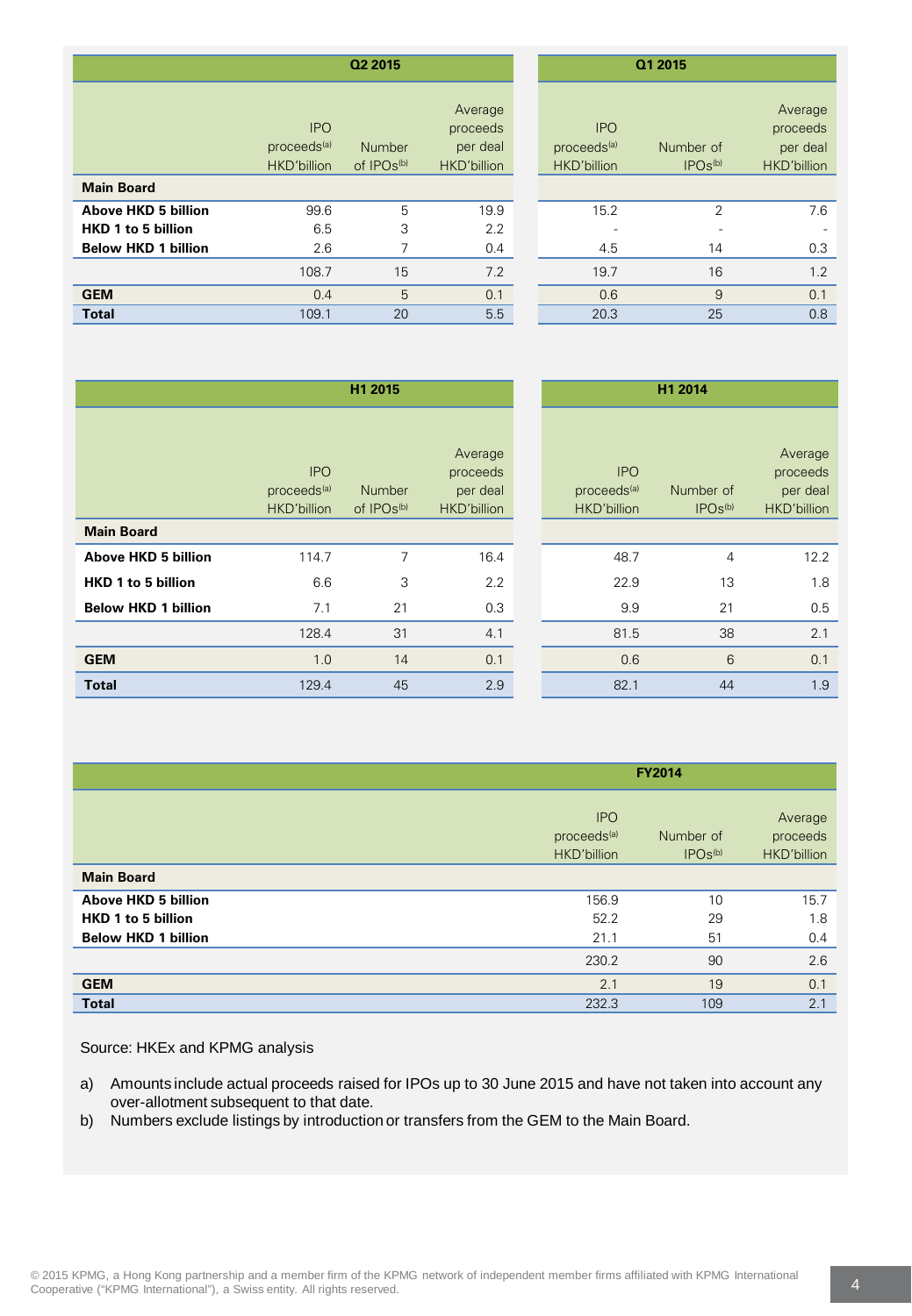The post-market performance of companies newly listed on the Main Board in the first six months of 2015 was positive in general, with 19 out of 31 seeing their closing share price on the first day of trade exceed the IPO subscription price.

#### **Hong Kong IPOs with funds raised equal to or over HKD 1 billion during 1H 2015**

|                       |                          |                     |                         |                              |             | The first trading         |           |
|-----------------------|--------------------------|---------------------|-------------------------|------------------------------|-------------|---------------------------|-----------|
| Stock code<br>Company |                          | <b>Funds raised</b> | <b>IPO</b> subscription |                              | Date of     | day                       |           |
|                       |                          | (HKD'million)       | Price range<br>(HKD)    | <b>IPO</b><br>price<br>(HKD) | listing     | Closing<br>price<br>(HKD) | $+/-$ (%) |
| 1310                  | <b>HKBN Ltd</b>          | 6,674               | $8.0 - 9.0$             | 9.0                          | 12 Mar 2015 | 9.0                       |           |
| 3906                  | <b>Fuyao Glass</b>       | 8,495               | $14.8 - 16.8$           | 16.8                         | 31 Mar 2015 | 19.2                      | $+14.29%$ |
| 1776                  | <b>GF</b> Securities     | 32,079              | 15.65 - 18.85           | 18.85                        | 10 Apr 2015 | 25.4                      | $+34.74%$ |
| 6826                  | Shanghai Haohai          | 2,362               | $48.5 - 59.0$           | 59.0                         | 30 Apr 2015 | 58.5                      | $-0.85%$  |
| 6839                  | Yunnan Water             | 1,918               | $5.0 - 5.8$             | 5.8                          | 27 May 2015 | 6.45                      | $+11.21%$ |
| 6886                  | <b>Huatai Securities</b> | 38,757              | 24.8                    | 24.8                         | 1 Jun 2015  | 26.05                     | $+5.0%$   |
| 1530                  | 3S Bio                   | 6,343               | $8.3 - 9.1$             | 9.1                          | 11 Jun 2015 | 9.32                      | $+2.42%$  |
| 2686                  | <b>AAG Energy</b>        | 2,284               | $3.0 - 3.7$             | 3.0                          | 23 Jun 2015 | 2.78                      | $-7.33\%$ |
| 1528                  | <b>RS Macalline</b>      | 7,219               | 11.18 - 13.28           | 13.28                        | 26 Jun 2015 | 12.74                     | $-4.07%$  |
| 3396                  | Legend Holding           | 15,169              | $39.8 - 43.0$           | 42.98                        | 29 Jun 2015 | 42.95                     | $-0.07%$  |

Source: HKEx and KPMG analysis

# A promising outlook for the rest of 2015

With the listing of Huatai Securities in June and other large listings in Q2 2015, Hong Kong ranks No. 1 for listing venue in terms of funds raised for the first half of 2015. Huatai Securities is the largest brokerage firm by market share in terms of trading volume in mainland China. The listings of two Chinese securities companies in the first half of 2015 stirred up the market: GF Securities had an oversubscription of 180 times and Huatai Securities 280 times.

#### **Promising pipeline**

Following suit, a number of Chinese financial service providers are planning to launch their IPOs in Hong Kong in the coming months. Bank of Jinzhou and Guangdong Join-Financing Guarantee are among the brokerages and financial service providers that have already filed their applications with the HKEx. A number of companies including Guolian Securities and Luzheng Futures have launched their IPOs, and expect to list in early July and China International Capital Corp is pushing ahead its plan to IPO in the second half of the year according to market news.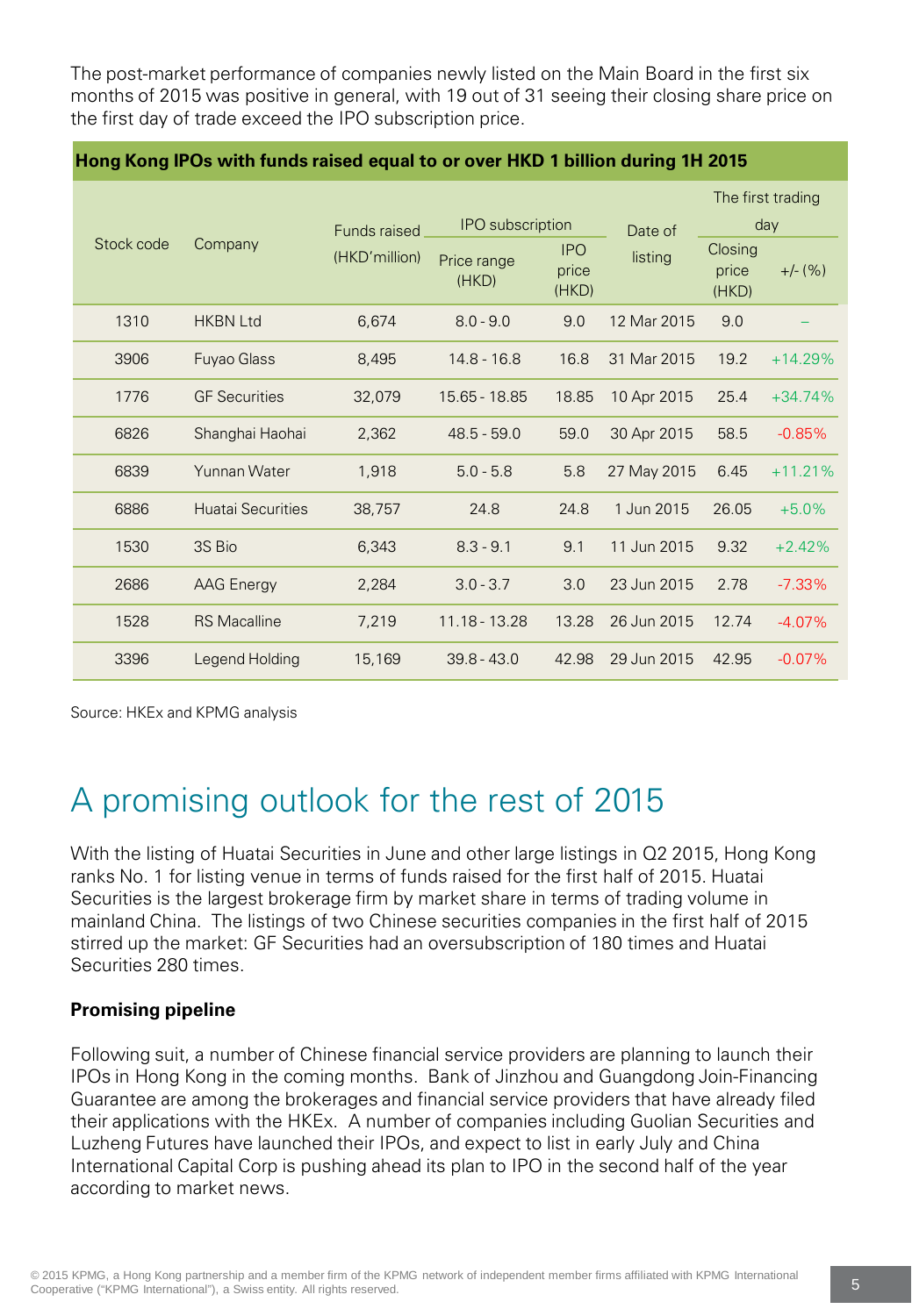

In March, the Shanghai-listed Chinese brokerage firm, Everbright Securities Co said it is planning to list in Hong Kong. China Reinsurance (Group) Corp, the largest re-insurer in China, was reported to be seeking an IPO in the second half of 2015. China Huarong Asset Management Co, one of the largest bad-loan buyers in China, also said in March that the company is planning its IPO in Hong Kong this year and expects that the IPO will likely top the China Cinda IPO in 2013. The Shanghai-listed China Merchants Securities, China's sixth largest brokerage firm by total assets, made an announcement in May that it plans to launch an IPO in Hong Kong, hoping to raise up to HKD43.7 billion and possibly surpass Huatai Securities to become the largest listing in the city.

The pipeline is promising with these companies planning to complete their listing on the HKEx in the last half of 2015, joining the 62 active listing applications as at 30 June 2015. Other sectors are represented in the plans as well, and the ones coming to market to seek a flotation meet our expectations. The future also promises listings from pharmaceutical and environmental protection companies, and all the varied sectors.

Among the active listing applications, IMAX China Holding Inc filed its application in May. The company is a spin off of the China business by IMAX Corp. This will be the first IPO by a major global brand since 2011.

### **Shenzhen-Hong Kong Stock Connect**

The Shenzhen-Hong Kong Stock Connect is around the corner following the launch of the Shanghai-Hong Kong Stock Connect in November last year. The Shenzhen-Hong Kong Stock Connect, as an extension to the existing scheme, will increase the varieties of stocks that can be traded and boost fund flows between the regions.

The Shenzhen stock market comprises mainly small and medium sized companies, including those in their early growth stages. It supplements the offerings made available by the Shanghai-Hong Kong Stock Connect and the additional choices are expected to attract interest from overseas investors.

The schemes are beneficial to stock markets in both regions. Integration with the Hong Kong bourse helps open up the mainland stock markets to overseas investors and quickens internationalisation of Renminbi. Hong Kong benefits from the schemes through the added liquidity in the local stock market and reinforcement of its position as a gateway to investment in the mainland. The stock connect schemes also arouse interest of international companies in launching their IPOs in Hong Kong to take advantage of access to the mainland investors.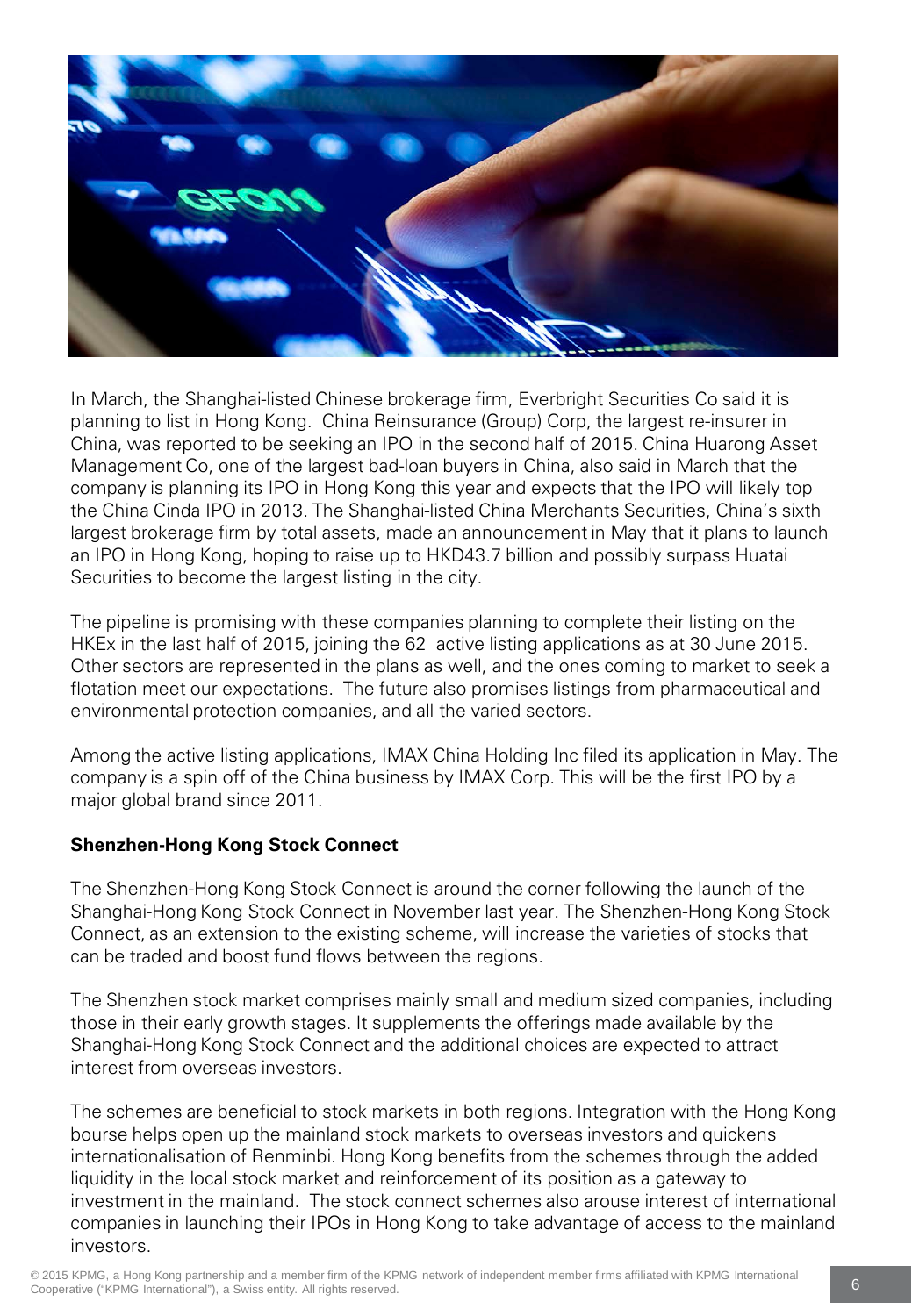#### **The restless market**

The Hang Seng Index became bullish starting in early April 2015 after the China Securities Regulatory Commission (CSRC) allowed non-QDII mutual funds to invest in Hong Kong shares through the Shanghai-Hong Kong Stock Connect scheme. The upward trend continued as a result of several factors: President Xi Jinping made ambitious remarks on the 'One Belt One Road' initiative during the Boao Forum, the chief of the People's Bank of China (the "PBoC") warned against deflationary risk in China signalling further monetary easing, the PBoC cut its reserve requirement ratio by one percentage point to boost banking liquidity and the Securities and Futures Commission and CSRC jointly announced the mainland-Hong Kong mutual recognition of funds agreement. These policies fuelled the market and pushed both Hong Kong and A-share markets to new highs.

The bullish market dipped in June as the market adjusted to current developments. The CSRC is proposing amendments to the existing rules on margin trading and short selling. Margin trading has been a major driver behind the recent bull run in the A-share market given its popularity as a funding mechanism. The A-share market slumped when Chinese investors became skeptical about the central government's policy on illegal margin financing by securing their profit after an eight-month long bull run in the A-share market. The effect was also felt in the Hong Kong market with a drop in the Hang Seng Index and most IPOs pricing toward the low end of the range.

The SSE composite index more than doubled over the past 12 months, inflaming worries about overheating markets. Stock market trends are influenced by the central government's stimulus policies as well as its measures to control market overheating. Whether and for how long the bullish market can be sustained will direct the performance of the Hong Kong IPO market.

The market remains unsettled as the US Federal Reserve will likely maintain its interest rate increases to the end of the year after their June meeting and the Greek debt crisis continues.

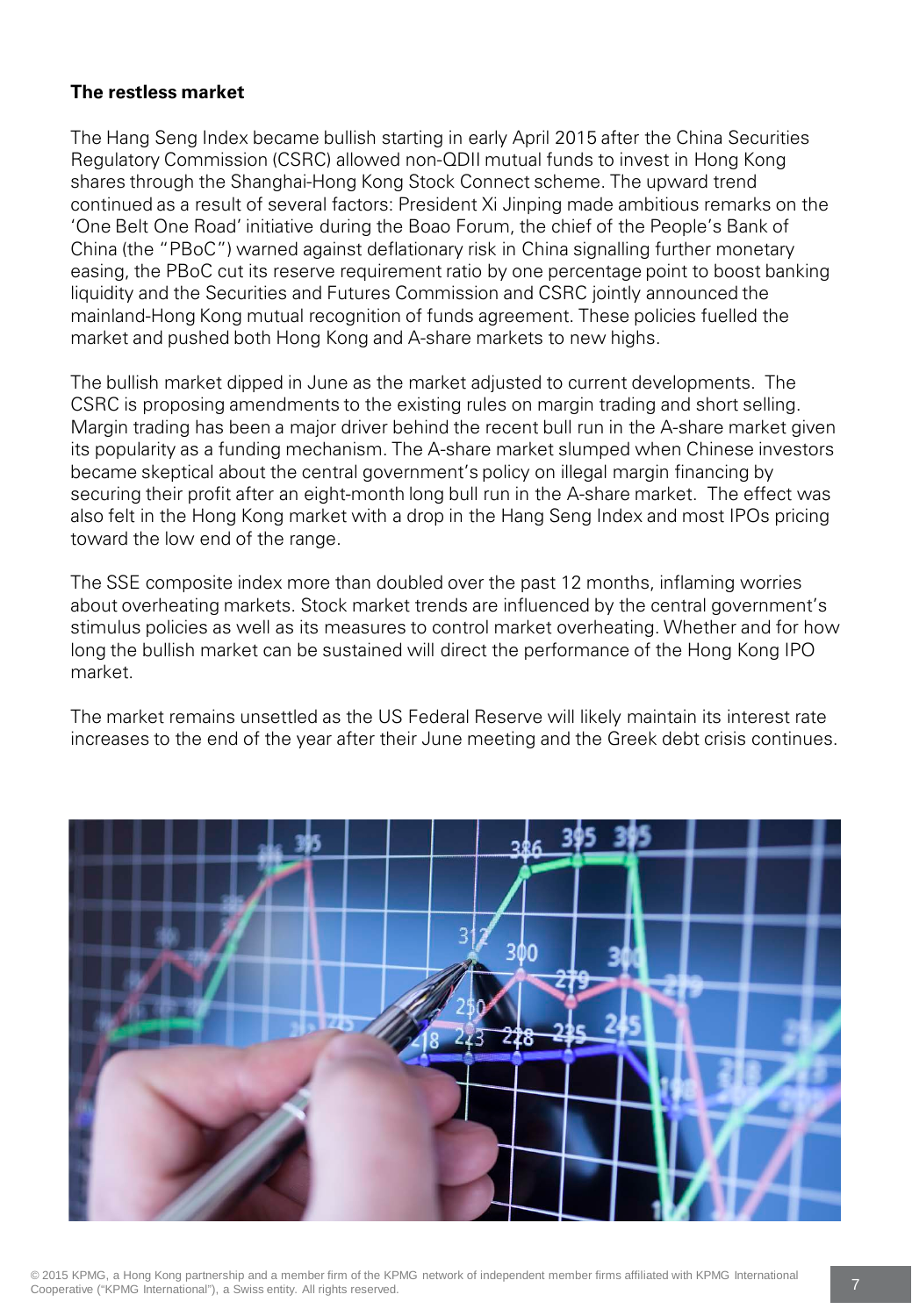### **Competition facing Hong Kong**

China's securities regulator is pushing ahead with reform of its stock issuance regime. In April, the proposal to replace the existing approval-based system with the registration-based system for China's stock issuance regime was presented to the Standing Committee of the National People's Congress. The proposed registration-based system will see delegation of the review and approval of IPOs moves from the CSRC to possibly the stock exchanges, lifting certain approvals as long as the disclosures in the listing documents are true and complete. The proposals may significantly shorten the time for an IPO and provide an additional venue for mainland companies to seek funding locally.

Over-the-counter equity exchange in China has become increasingly popular for smaller companies to raise funds since the listing on the Shanghai or Shenzhen stock exchange might take years to complete. The National Equities Exchange and Quotations (NEEQ), commonly known as the new third board, provides an alternative source of funding to small and medium-sized companies such as start-ups. Companies can apply directly to the NEEQ with no regulatory approval required. The less stringent qualification requirements and lower costs to get traded on the NEEQ attract tremendous interest of small-cap companies.

The Shanghai Stock Exchange proposed to the CSRC in March to launch a board for companies in emerging industries (Emerging Board). The Emerging Board is aimed toward emerging and creative businesses that have passed the start-up stage and grown to a certain size and have a clear strategy such as overseas-listed red chips or Internet companies. It is expected that the launch of the Emerging Board together with the registration-based system may significantly shorten the listing process and streamline listing requirements.

Since the listing of Sina on NASDAQ in 2000, variable interest entities ("VIE") structures have been widely adopted by mainland companies operating in sensitive industries wishing to gain access to international capital markets. VIE structures were initially created to confer upon a foreign invested enterprise the right to enjoy all economic beneift, exercise management control over the operations and prevent leakages of assets and values to shareholders of the operating companies in the mainland and the right to consolidate the financial results and the rights to acquire the equity interest, if and when permitted by the relevant laws and regulations in mainland for a nominal price that would otherwise restrict from foreign investment in sensitive or restricted industries like Internet, telecommunications and media in the mainland. VIE structures involve a series of contractual arrangements among a couple of parties and the associated legal risks attract official scrutiny all along. With the price-premiums offered by A-share market and potential restrictions on VIE structures following the release of a draft new foreign investment law by the PRC Ministry of Commerce in January 2015, more mainland technology companies currently listed or seeking to list in the US or HK are now considering a return to the domestic A-share market. Unwinding VIE structures however involves complex legal and taxation matters, which is not expected to happen shortly. If it happens Hong Kong will have to compete more severely with the A-share market in attracting mainland technology companies to list in the city.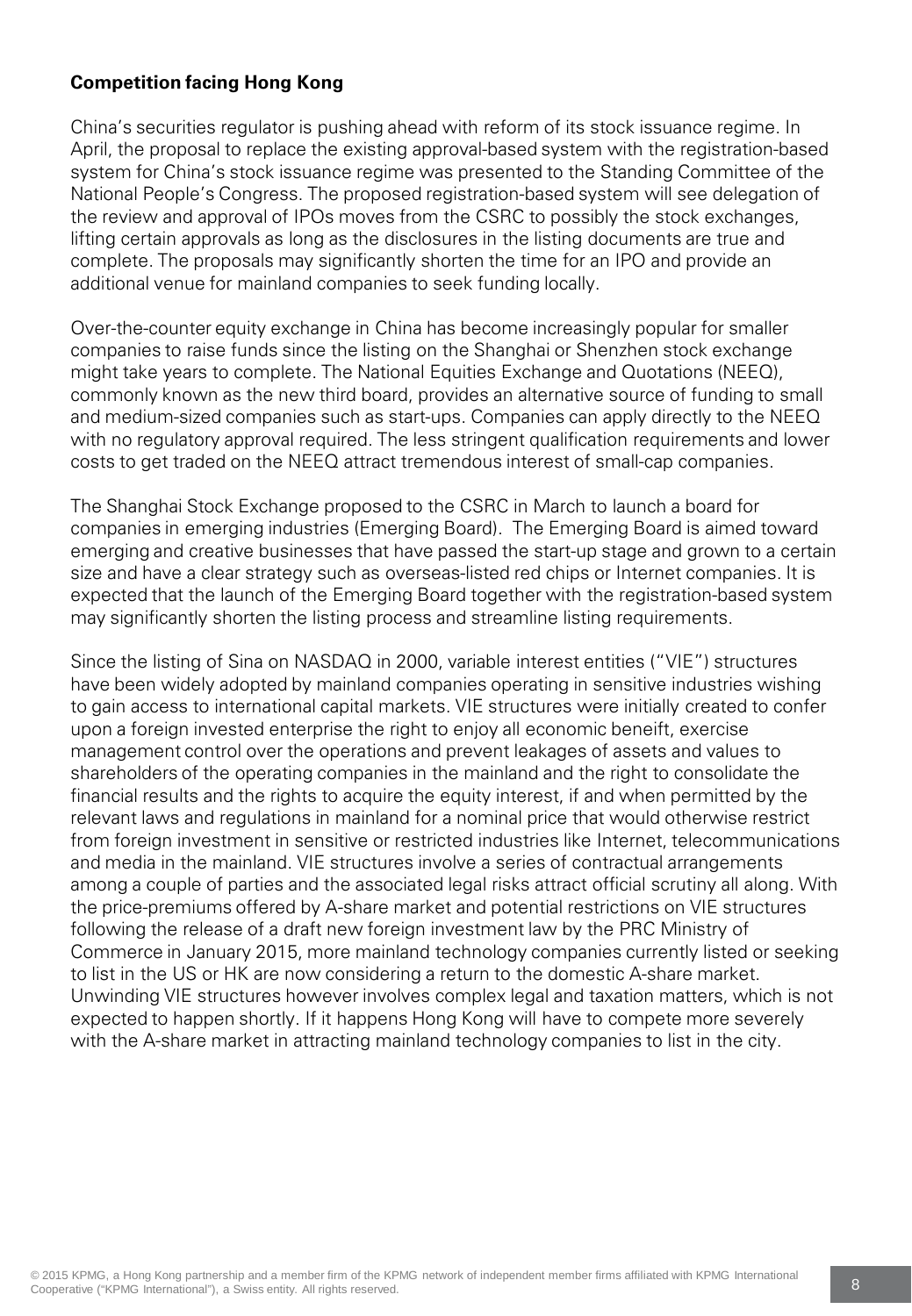

## **Weighted Voting Rights**

With China pushing ahead with its market reforms and proposals for the introduction of the new board to offer additional funding venue for enterprises that are traditionally turned away by the major stock exchanges, the competition to Hong Kong is increasing. Hong Kong will have to find ways to maintain its competitiveness through improving the operating environment.

In June, the HKEx published the consultation conclusions to the concept paper on weighted voting rights that was initially published in August 2014. The paper sought views and opinions from market participants on allowing different shareholder structures other than the "one share one vote" structure. The HKEx concluded that it would launch a second stage consultation in third quarter of 2015 on proposed rule changes to allow weighted voting rights structures in Hong Kong for "certain companies in certain circumstances and with certain safeguards." The second stage consultation, among other matters, will also consider the ability for companies with weighted voting rights structures to have a secondary listing on the HKEx. On 25 June 2015, the SFC made an announcement that its Board has unanimously concluded that it does not support the draft proposal for primary listings with weighted voting rights structures in Hong Kong. Should the proposals for secondary listing be adopted, Hong Kong may attract large US listed Chinese technology companies to seek a secondary listing in Hong Kong.